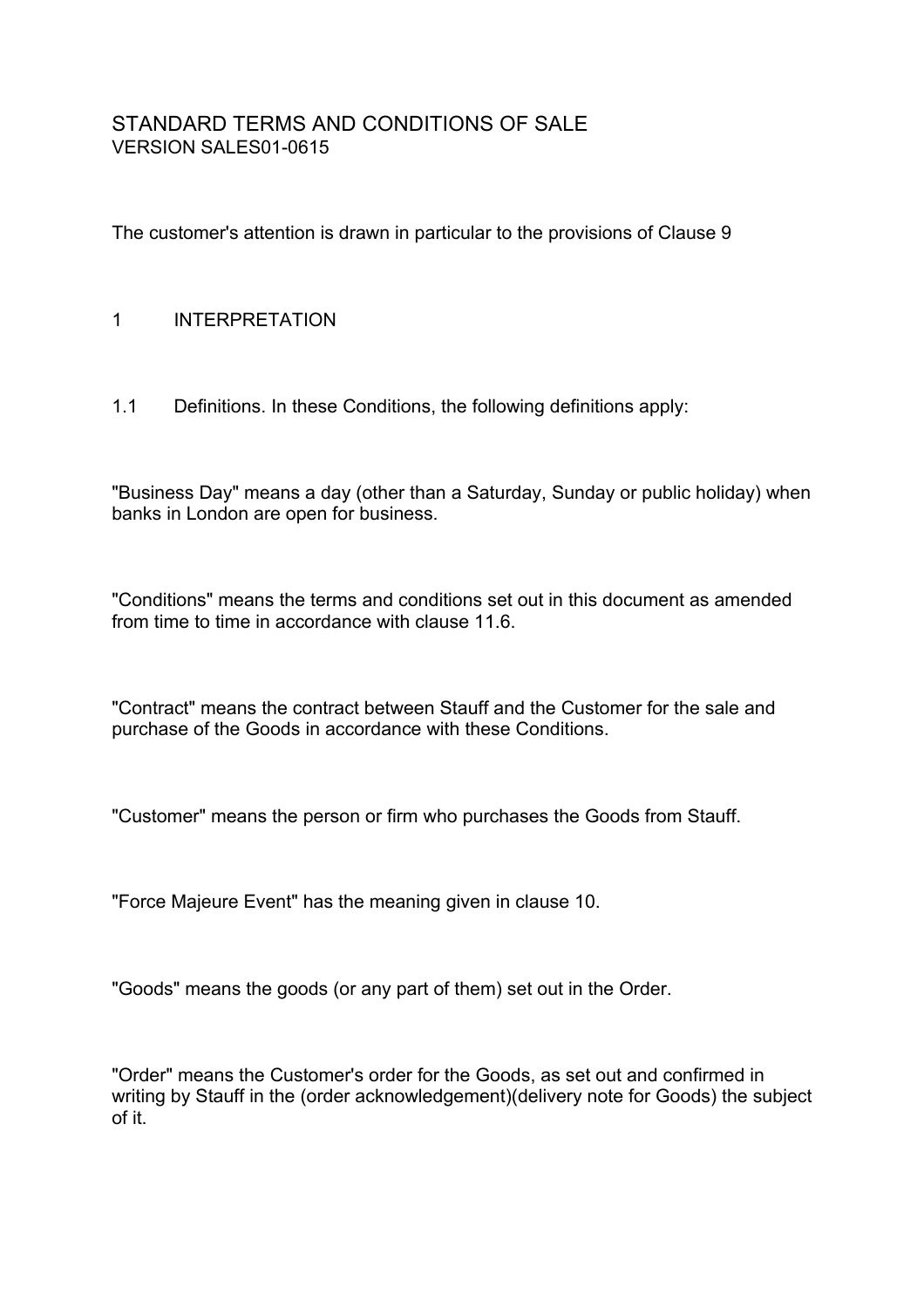"Specification" means any specification for the Goods, including any related plans and drawings, that is agreed [in writing] by the Customer and Stauff.

"Stauff" means Stauff UK Limited (registered in England and Wales with company number 02496544).

1.2 Construction.In these Conditions, the following rules apply:

1.2.1 Apersonincludes a natural person, corporate or unincorporated body (whether or not having separate legal personality).

1.2.2 A reference to a party includes its personal representatives, successors or permitted assigns.

1.2.3 A reference to a statute or statutory provision is a reference to such statute or provision as amended or re-enacted. A reference to a statute or statutory provision includes any subordinate legislation made under that statute or statutory provision, as amended or re-enacted.

1.2.4 Any phrase introduced by the termsincluding,include,in particularor any similar expression shall be construed as illustrative and shall not limit the sense of the words preceding those terms.

1.2.5 A reference towritingorwrittenincludes faxes and e-mails.

# 2 BASIS OF CONTRACT

2.1 These Conditions apply to the Contract to the exclusion of any other terms that the Customer seeks to impose or incorporate, or which are implied by trade, custom, practice or course of dealing.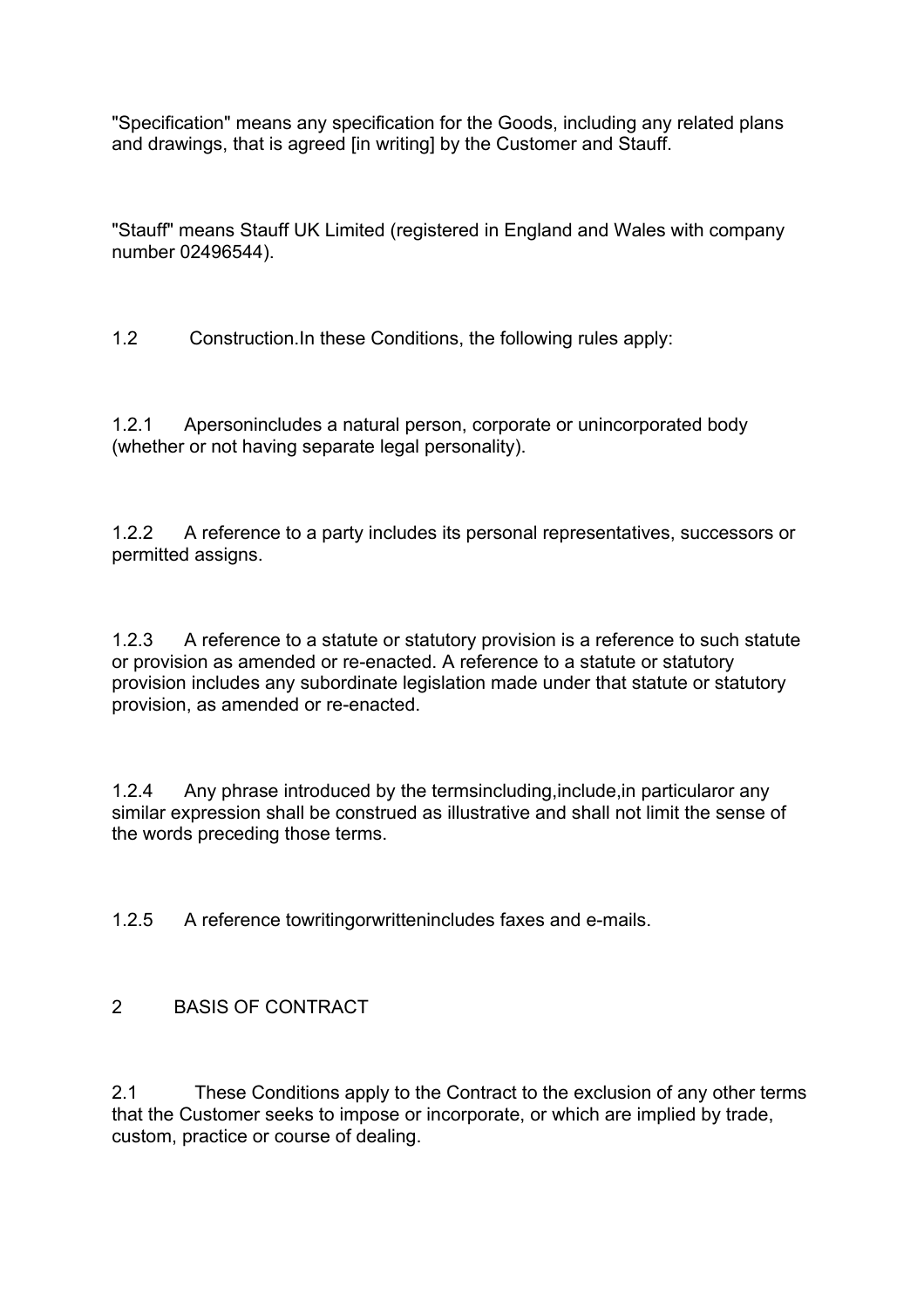2.2 The Order constitutes an offer by the Customer to purchase the Goods in accordance with these Conditions, whether submitted by phone, fax, letter or otherwise. The Customer is responsible for ensuring that the terms of the Order and any applicable Specification submitted by the Customer are complete and accurate.

2.3 The Order shall only be deemed to be accepted when Stauff issues a written acceptance of the Order, at which point the Contract shall come into existence.

2.4 The Contract constitutes the entire agreement between the parties. The Customer acknowledges that it has not relied on any statement, promise, representation, assurance or warranty made or given by or on behalf of Stauff which is not set out in the Contract.

2.5 Any samples, drawings, descriptive matter, or advertising produced by Stauff and any descriptions or illustrations contained in Stauff's catalogues or brochures are produced for the sole purpose of giving an approximate idea of the Goods described in them. They shall not form part of the Contract or have any contractual force.

2.6 [A quotation for the Goods given by Stauff shall not constitute an offer. A quotation shall only be valid for a period of [20] Business Days from its date of issue.

# 3 GOODS

3.1 The Goods are described in Stauff's catalogue as modified by any applicable Specification.

3.2 Note that Stauff operates to internationally recognised Deutsches Insitut fur Normung (DIN) standards of manufacture, which include manufacturing tolerances. Please contact sales on 01142518518 or see details on: www.stauff.co.ukIf you believe this would be problematic please contact us to discuss before placing an order.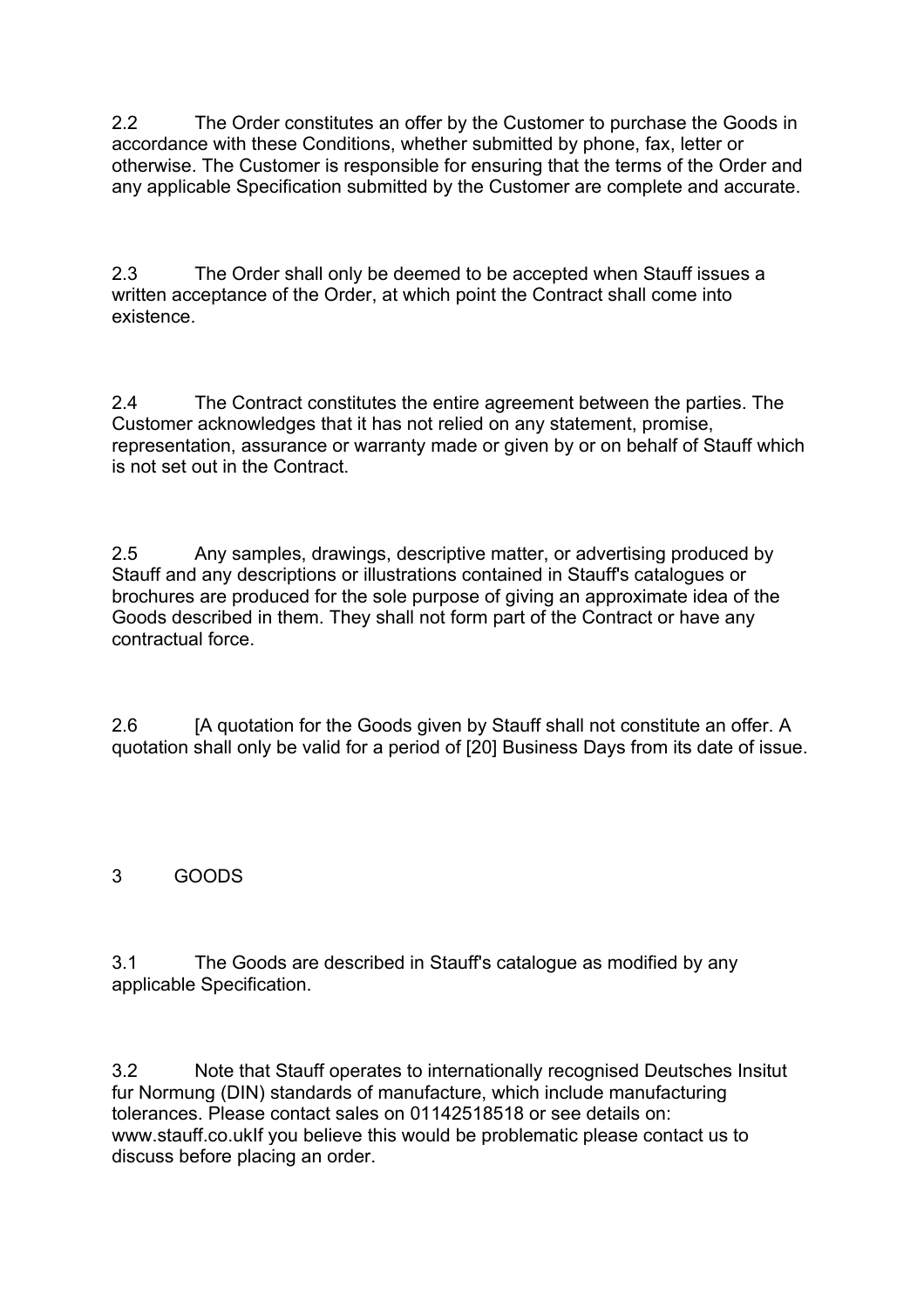3.3 To the extent that the Goods are to be manufactured in accordance with a Specification supplied by the Customer, the Customer shall indemnify Stauff against all liabilities, costs, expenses, damages and losses (including any direct, indirect or consequential losses, loss of profit, loss of reputation and all interest, penalties and legal and other professional costs and expenses) suffered or incurred by Stauff in connection with any claim made against Stauff for actual or alleged infringement of a third party's intellectual property rights arising out of or in connection with Stauff's use of the Specification. This clause 3.2 shall survive termination or expiry of the **Contract** 

3.4 Stauff reserves the right to amend the specification of the Goods if required by any applicable statutory or regulatory requirements & will notify the customer prior to any changes

4 Collection and DELIVERY

4.1 When submitting an Order, a Customer has the opportunity to specify whether the order is to be collected or delivered. If an order has been specified for collection, or no delivery location is advised, the Order shall be treated as an Order to be made available for collection at the branch to which the Order was submitted.

4.2 Where a delivery location has been specified for an order, Stauff shall deliver the Goods to that location or such other location as the parties may agree (for delivery orders "Delivery Location") at any time after Stauff notifies the Customer that the Goods are ready.

4.3 The Customer shall collect the Goods from the Stauff branch to which the order was submitted or such other location as may be advised by Stauff prior to delivery (for orders other than delivery orders, the "Delivery Location") within [21] Business Days of Stauff notifying the Customer that the Goods are ready for collection.

4.4 Stauff shall ensure that: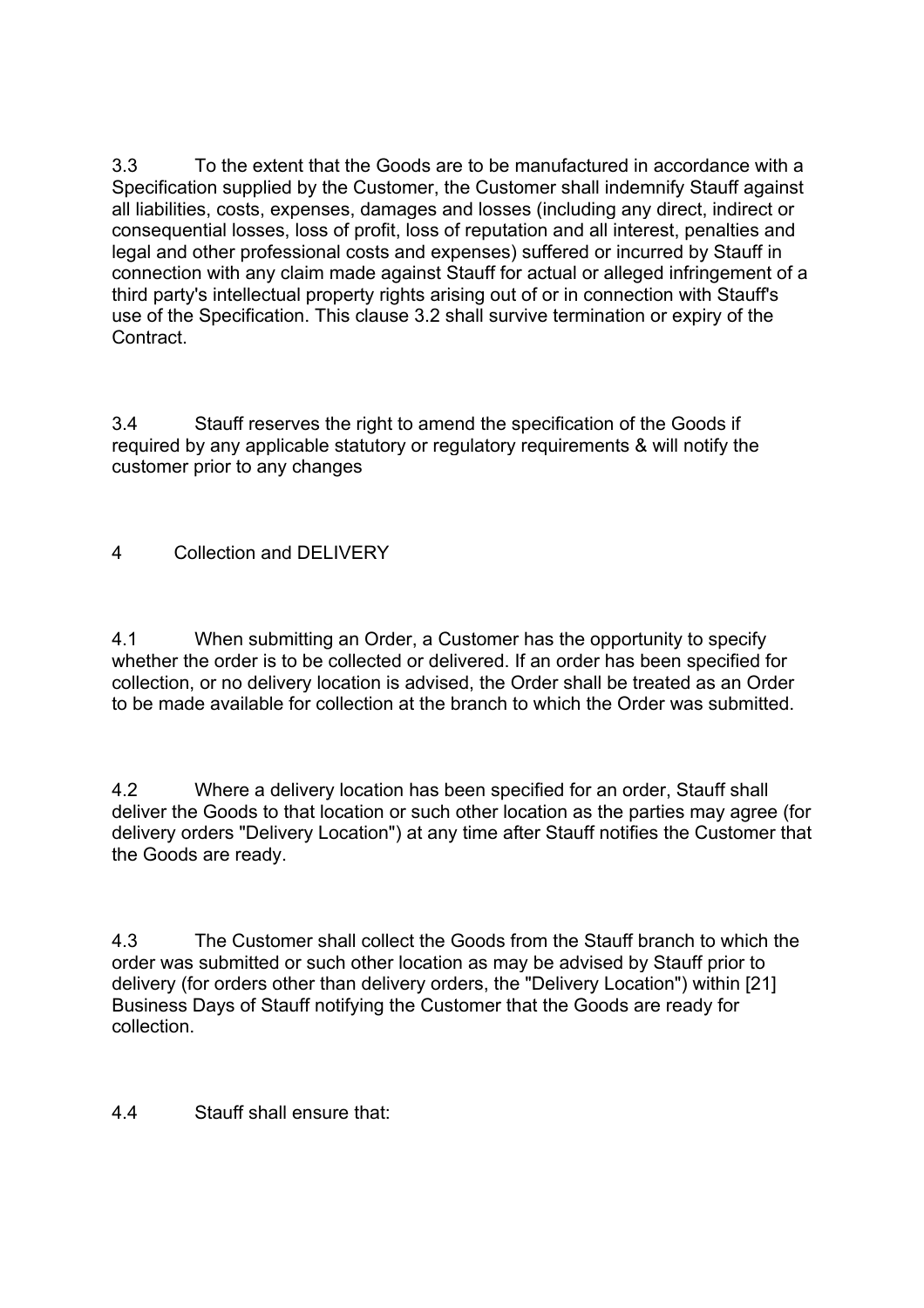4.4.1 each delivery of the Goods is accompanied by a delivery note which shows the date of the Order, all relevant Customer and Stauff reference numbers, the type and quantity of the Goods (including the code number of the Goods, where applicable), special storage instructions (if any) and, if the Order is being delivered by instalments, the outstanding balance of Goods remaining to be delivered; and

4.4.2 If Stauff requires the Customer to return any packaging materials to Stauff, that fact is clearly stated on the delivery note. The Customer shall make any such packaging materials available for collection at such times as Stauff shall reasonably request. Returns of packaging materials shall be at Stauff's expense.

4.5 Delivery of the Goods shall be completed on the Goods' arrival at the Delivery Location (for delivery orders) or once the Goods have been collected at the Delivery Location (for all other orders).

4.6 Any dates quoted for delivery are approximate only, and the time of delivery is not of the essence. Stauff shall not be liable for any delay in delivery of the Goods that is caused by a Force Majeure Event or the Customer's failure to provide Stauff with adequate delivery instructions or any other instructions that are relevant to the supply of the Goods.

4.7 If Stauff fails to deliver the Goods, its liability shall be limited to the costs and expenses incurred by the Customer in obtaining replacement goods of similar description and quality in the cheapest market available, less the price of the Goods. Stauff shall have no liability for any failure to deliver the Goods to the extent that such failure is caused by a Force Majeure Event or the Customer's failure to provide Stauff with adequate delivery instructions or any other instructions that are relevant to the supply of the Goods.

4.8 If the Customer fails to accept delivery of the Goods within [three] Business Days of Stauff notifying the Customer that the Goods are ready, then, except where such failure or delay is caused by a Force Majeure Event or Stauff's failure to comply with its obligations under the Contract:

4.8.1 delivery of the Goods shall be deemed to have been completed at 9.00 am on the [third] Business Day after the day on which Stauff notified the Customer that the Goods were ready; and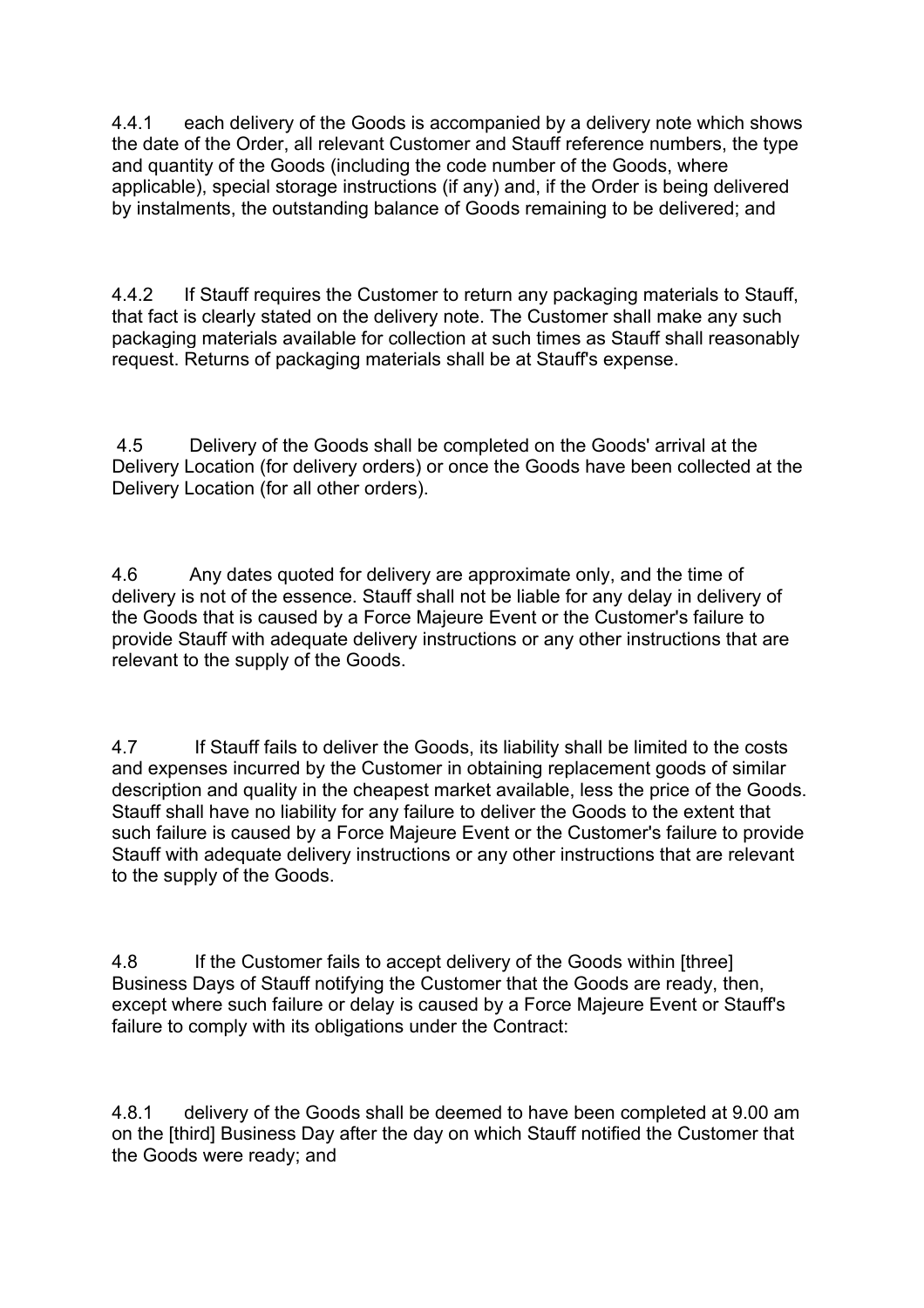4.8.2 Stauff shall store the Goods until delivery takes place, and charge the Customer for all related costs and expenses (including insurance).

4.9 If 15 Business Days after the day on which Stauff notified the Customer that the Goods were ready for delivery the Customer has not accepted delivery of them, Stauff may resell or otherwise dispose of part or all of the Goods and, after deducting reasonable storage and selling costs, account to the Customer for any excess over the price of the Goods or charge the Customer for any shortfall below the price of the Goods.

4.10 The Customer shall not be entitled to reject the Goods if Stauff delivers a different quantity of Goods than the quantity of Goods ordered but the delivered quantity is within any recognised standard or any relevant Specification.

4.11 Stauff may deliver the Goods by instalments, which shall be invoiced and paid for separately. Each instalment shall constitute a separate Contract. Any delay in delivery or defect in an instalment shall not entitle the Customer to cancel any other instalment.

# 5 QUALITY

5.1 Stauff warrants that on delivery the Goods shall:

5.1.1 conform in all material respects with their description and any applicable Specification;

5.1.2 be free from material defects in design, material and workmanship.

5.2 Subject to clause 5.3, if: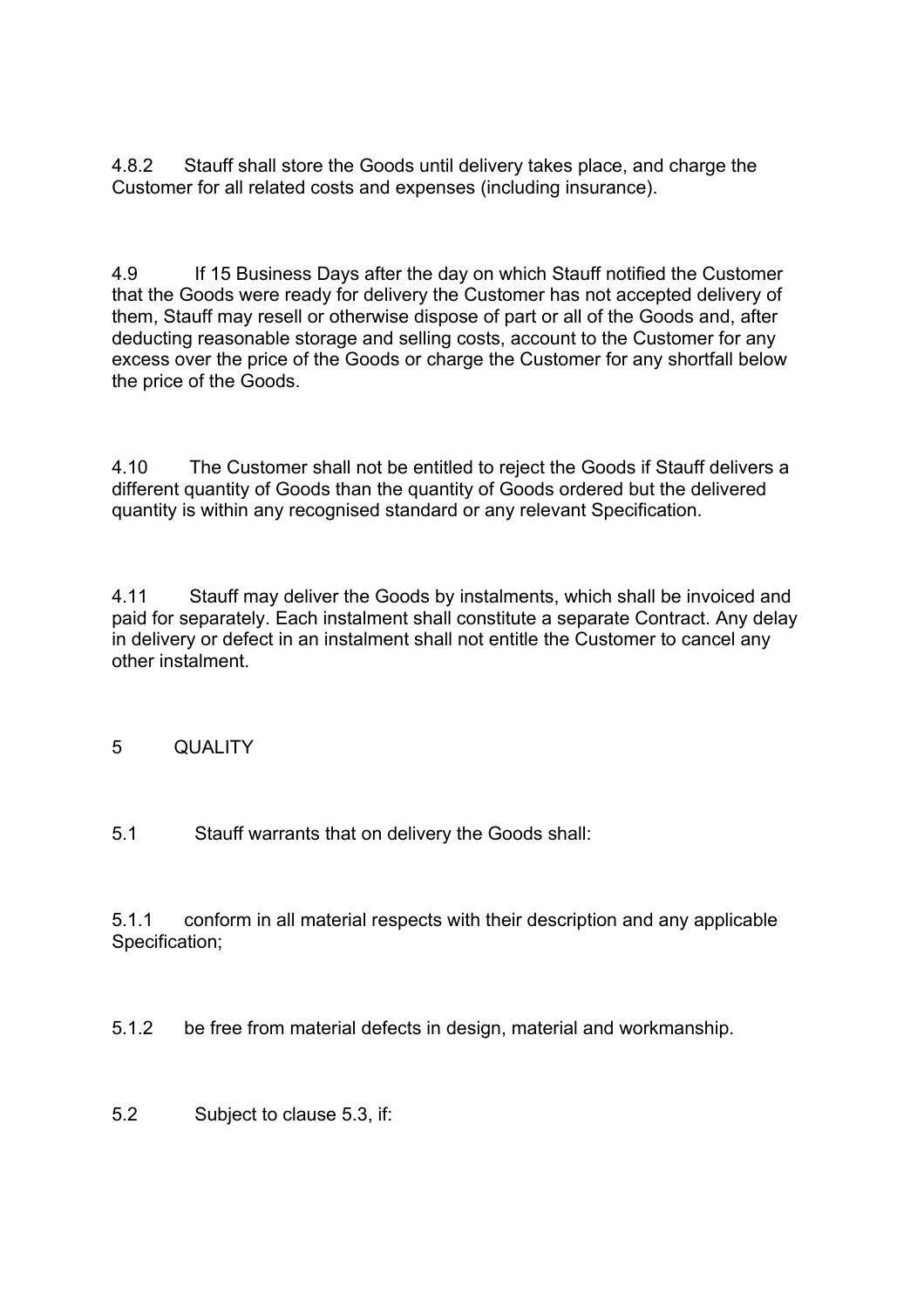5.2.1 the Customer gives notice in writing to Stauff within a reasonable time of discovery that some or all of the Goods do not comply with the warranty set out in clause 5.1;

5.2.2 Stauff is given a reasonable opportunity of examining such Goods; and

5.2.3 the Customer (if asked to do so by Stauff) returns such Goods to the place of business of Stauff nominated by Stauff at the Customer's cost,

Stauff shall, at its option, repair or replace the defective Goods, or refund the price of the defective Goods in full.

5.3 Stauff shall not be liable for Goods' failure to comply with the warranty set out in clause 5.1 in any of the following events:

5.3.1 the Customer makes any further use of such Goods after giving notice in accordance with clause 5.2;

5.3.2 the defect arises because the Customer failed to follow Stauff's oral or written instructions as to the storage, commissioning, installation, use and maintenance of the Goods or (if there are none) good trade practice regarding the same;

5.3.3 the defect arises as a result of Stauff following any drawing, design or Specification supplied by the Customer;

5.3.4 the Customer alters or repairs such Goods without the written consent of Stauff;

5.3.5 the defect arises as a result of fair wear and tear, wilful damage, negligence, or abnormal storage or working conditions; or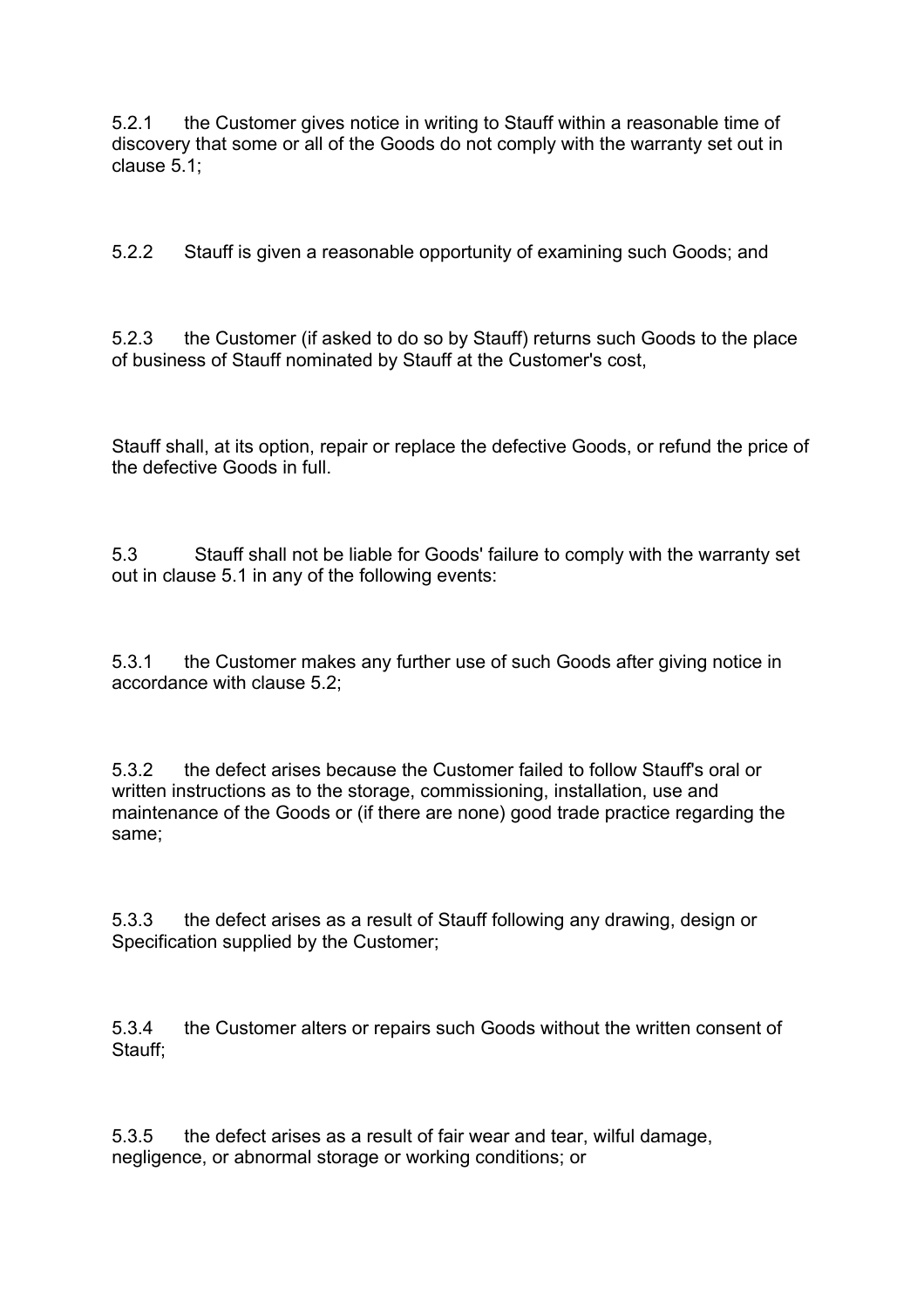5.3.6 the Goods differ from their description or any applicableSpecification as a result of changes made to ensure they comply with applicable statutory or regulatory requirements.

5.4 Except as provided in this clause 5, Stauff shall have no liability to the Customer in respect of the Goods' failure to comply with the warranty set out in clause 5.1.

5.5 The terms implied by sections 13 to 15 of the Sale of Goods Act 1979 are, to the fullest extent permitted by law, excluded from the Contract.

5.6 These Conditions shall apply to any repaired or replacement Goods supplied by Stauff.

6 TITLE AND RISK

6.1 The risk in the Goods shall pass to the Customer on completion of delivery.

6.2 Title to the Goods shall not pass to the Customer until [the earlier of:]

6.2.1 Stauff receives payment in full (in cash or cleared funds) for the Goods, in which case title to the Goods shall pass at the time of payment[; and

6.2.2 the Customer resells the Goods, in which case title to the Goods shall pass to the Customer at the time specified in clause 6.4].

6.3 Until title to the Goods has passed to the Customer, the Customer shall: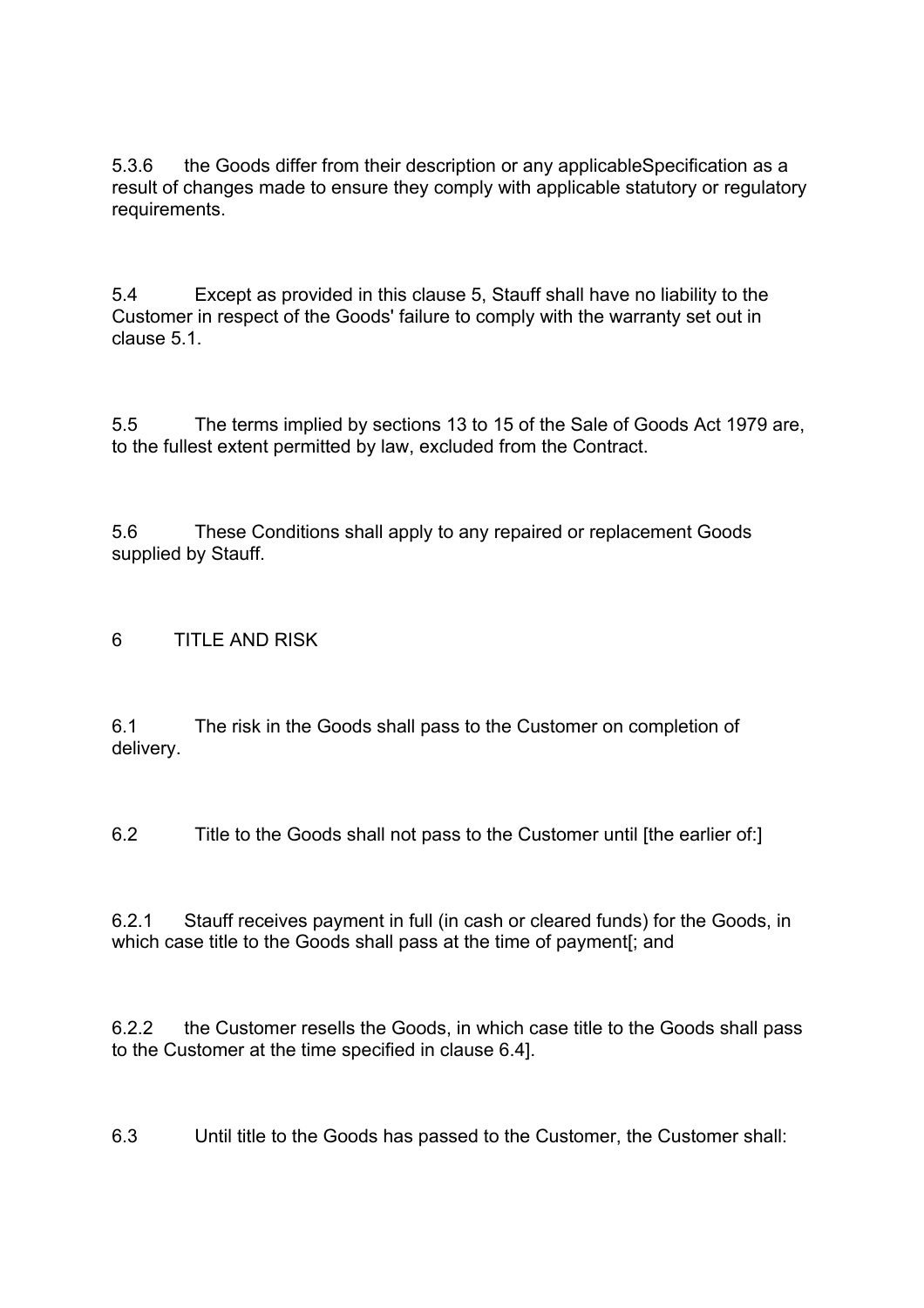6.3.1 store the Goods separately from all other goods held by the Customer so that they remain readily identifiable as Stauff's property;

6.3.2 not remove, deface or obscure any identifying mark or packaging on or relating to the Goods;

6.3.3 maintain the Goods in satisfactory condition and keep them insured against all risks for their full price from the date of delivery;

6.3.4 notify Stauff immediately if it becomes subject to any of the events listed in clause 8.2; and

6.3.5 give Stauff such information relating to the Goods as Stauff may require from time to time.

6.4 [Subject to clause 6.5, the Customer may resell or use the Goods in the ordinary course of its business (but not otherwise) before Stauff receives payment for the Goods. However, if the Customer resells the Goods before that time:

6.4.1 [it does so as principal and not as Stauff's agent; and]

6.4.2 title to the Goods shall pass from Stauff to the Customer immediately before the time at which resale by the Customer occurs.]

6.5 If before title to the Goods passes to the Customer the Customer becomes subject to any of the events listed in clause 8.2, then, without limiting any other right or remedy Stauff may have:

6.5.1 [the Customer's right to resell the Goods ceases immediately; and]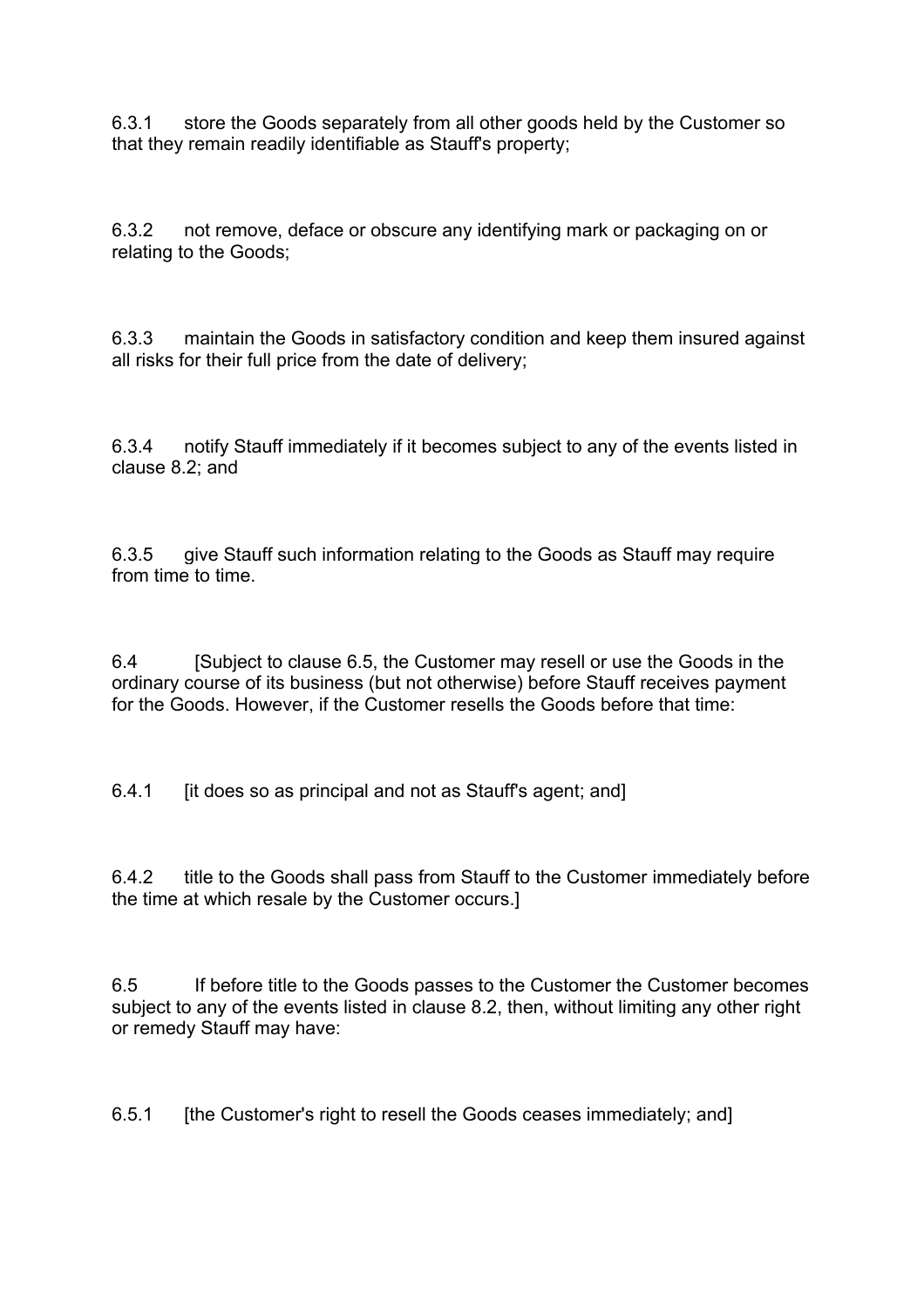### 6.5.2 Stauff may at any time:

6.5.2.1 require the Customer to deliver up all Goods in its possession which have not been resold, or irrevocably incorporated into another product; and

6.5.2.2 if the Customer fails to do so promptly, enter any premises of the Customer or of any third party where the Goods are stored in order to recover them.

### 7 PRICE AND PAYMENT

7.1 The price of the Goods shall be the price set out in the Order, or, if no price is quoted, the price set out in Stauff's published price list in force as at the date of delivery.

7.2 Stauff may, by giving notice to the Customer at any time up to 30 Business Days before delivery, increase the price of the Goods to reflect any increase in the cost of the Goods that is due to:

7.2.1 any factor beyond Stauff's control (including foreign exchange fluctuations, increases in taxes and duties, and increases in labour, materials and other manufacturing costs);

7.2.2 any request by the Customer to change the delivery date(s), quantities or types of Goods ordered, or the Specification; or

7.2.3 any delay caused by any instructions of the Customer or failure of the Customer to give Stauff adequate or accurate information or instructions.][NOTE consider whether Stauff would want to try to push through price increases onto existing orders

7.3 The price of the Goods is exclusive of the costs and charges of packaging, insurance and transport of the Goods, which shall be invoiced to the Customer.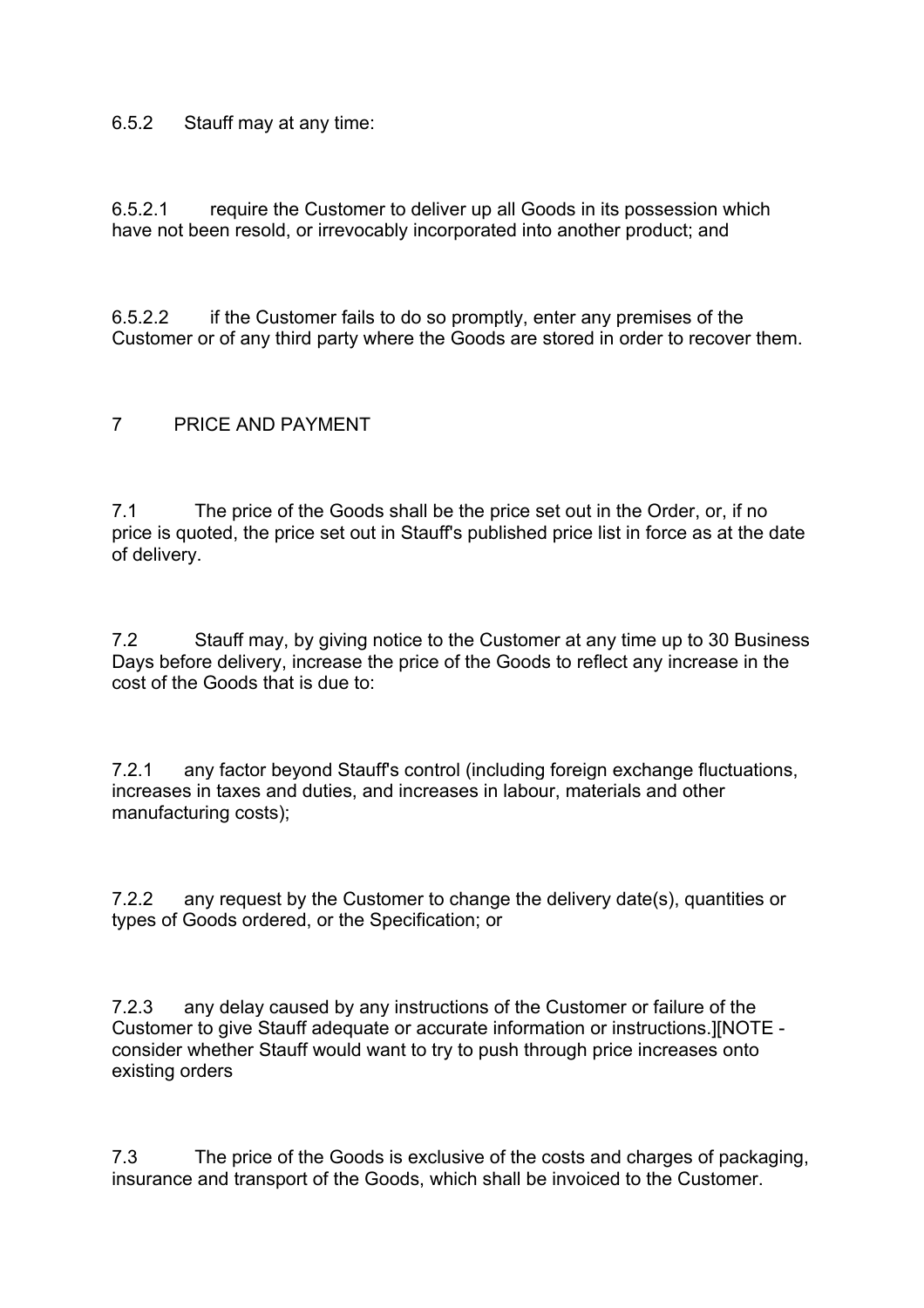7.4 The price of the Goods is exclusive of amounts in respect of value added tax ("VAT"). The Customer shall, on receipt of a valid VAT invoice from Stauff, pay to Stauff such additional amounts in respect of VAT as are chargeable on the supply of the Goods.

7.5 Stauff may invoice the Customer for the Goods on or at any time after the completion of delivery.

7.6 The Customer shall pay the invoice in full and in cleared funds by the end of the month following the month the invoice was dated, or such later date agreed in writing by Stauff UK. Payment shall be made to the bank account nominated in writing by Stauff. Time of payment is of the essence.

7.7 If the Customer fails to make any payment due to Stauff under the Contract by the due date for payment, then the Customer shall pay interest on the overdue amount at the rate of [4]% per annum above Yorkshire Bank PLC's base rate from time to time. Such interest shall accrue on a daily basis from the due date until actual payment of the overdue amount, whether before or after judgment. The Customer shall pay the interest together with the overdue amount.

7.8 The Customer shall pay all amounts due under the Contract in full without any set-off, counterclaim, deduction or withholding (except for any deduction or withholding required by law). Stauff may at any time, without limiting any other rights or remedies it may have, set off any amount owing to it by the Customer against any amount payable by Stauff to the Customer.

# 8 TERMINATION AND SUSPENSION

8.1 If the Customer becomes subject to any of the events listed in clause 8.2, Stauff may terminate the Contract with immediate effect by giving written notice to the Customer.

8.2 For the purposes of clause 8.1, the relevant events are: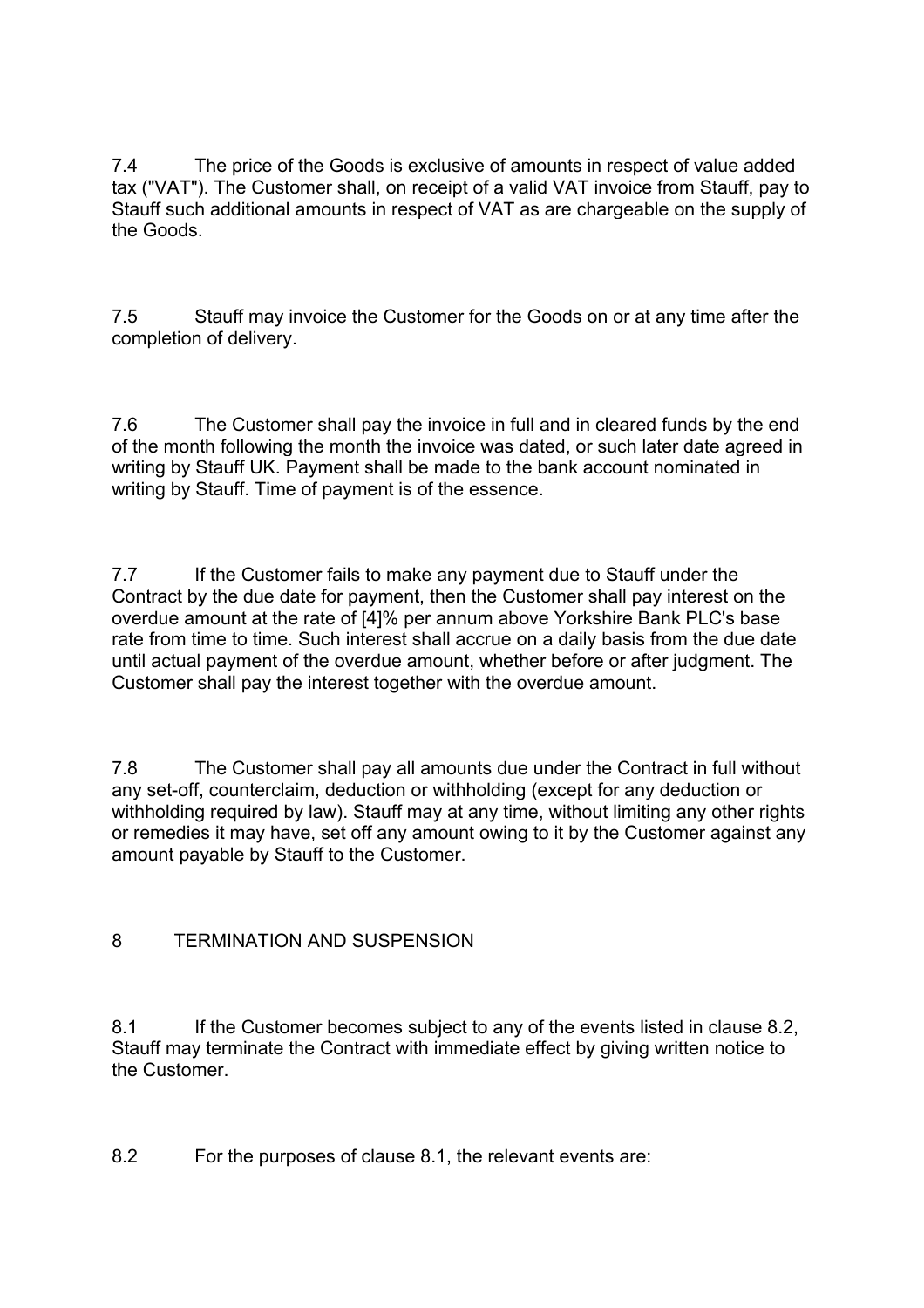8.2.1 the Customer suspends, or threatens to suspend, payment of its debts, or is unable to pay its debts as they fall due or admits inability to pay its debts, or (being a company or limited liability partnership) is deemed unable to pay its debts within the meaning of section 123 of the Insolvency Act 1986, or (being an individual) is deemed either unable to pay its debts or as having no reasonable prospect of so doing, in either case, within the meaning of section 268 of the Insolvency Act 1986, or (being a partnership) has any partner to whom any of the foregoing apply;

8.2.2 the Customer commences negotiations with all or any class of its creditors with a view to rescheduling any of its debts, or makes a proposal for or enters into any compromise or arrangement with its creditors other than (where the Customer is a company) where these events take place for the sole purpose of a scheme for a solvent amalgamation of the Customer with one or more other companies or the solvent reconstruction of the Customer;

8.2.3 (being a company) a petition is filed, a notice is given, a resolution is passed, or an order is made, for or in connection with the winding up of the Customer, other than for the sole purpose of a scheme for a solvent amalgamation of the Customer with one or more other companies or the solvent reconstruction of the Customer;

8.2.4 (being a company) an application is made to court, or an order is made, for the appointment of an administrator or if a notice of intention to appoint an administrator is given or if an administrator is appointed over the Customer;

8.2.5 (being a company) the holder of a qualifying floating charge over the Customer's assets has become entitled to appoint or has appointed an administrative receiver;

8.2.6 a person becomes entitled to appoint a receiver over the Customer's assets or a receiver is appointed over the Customer's assets;

8.2.7 (being an individual) the Customer is the subject of a bankruptcy petition or order;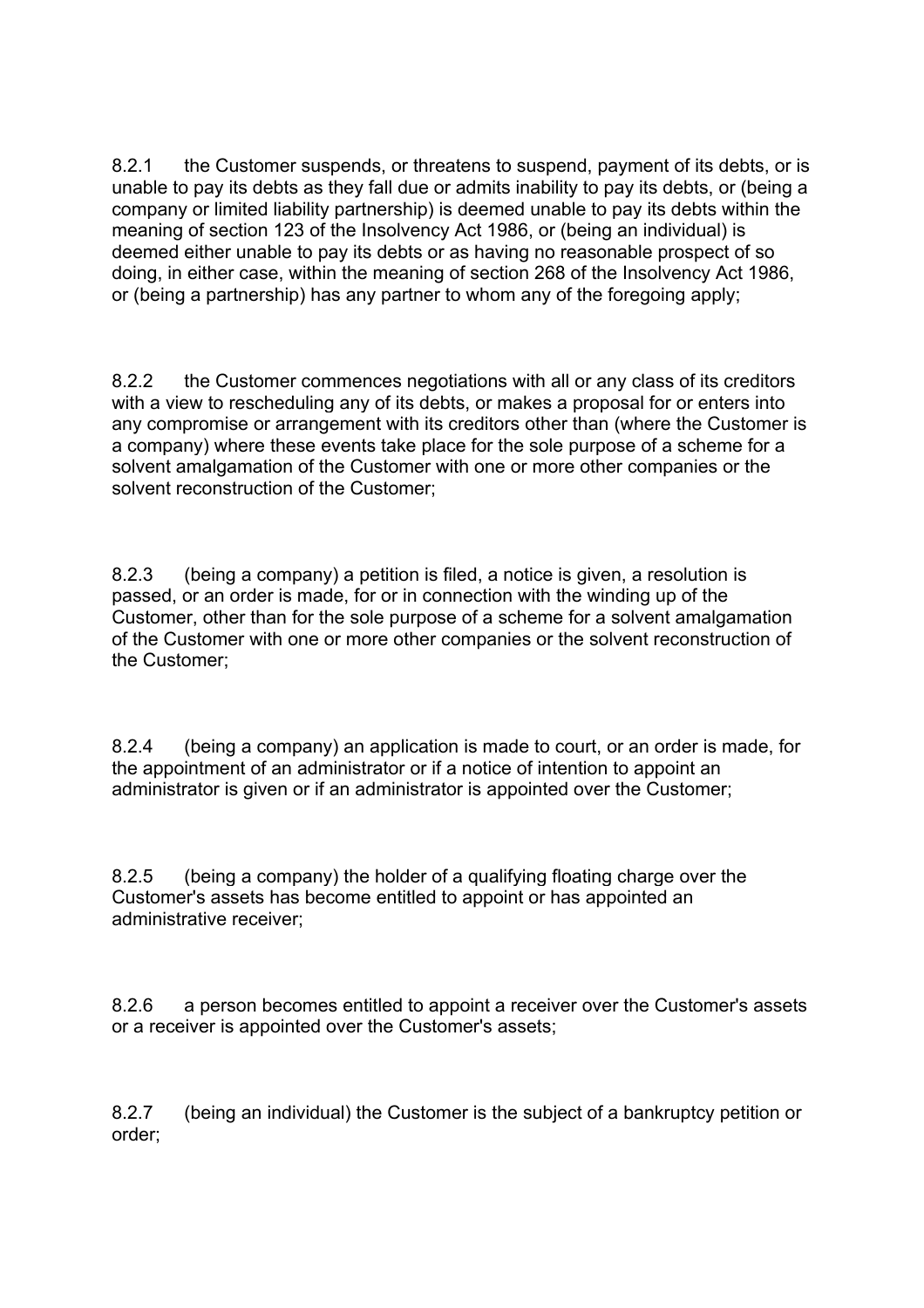8.2.8 a creditor or encumbrancer of the Customer attaches or takes possession of, or a distress, execution, sequestration or other such process is levied or enforced on or sued against, the whole or any part of its assets and such attachment or process is not discharged within [14] days;

8.2.9 any event occurs, or proceeding is taken, with respect to the Customer in any jurisdiction to which it is subject that has an effect equivalent or similar to any of the events mentioned in clause 8.2.1 to clause 8.2.6 (inclusive);

8.2.10 the Customer suspends, threatens to suspends, ceases or threatens to cease to carry on all or a substantial part of its business;

8.2.11 the Customer's financial position deteriorates to such an extent that in Stauff's opinion the Customer's capability to adequately fulfil its obligations under the Contract has been placed in jeopardy; and

8.2.12 (being an individual) the Customer dies or, by reason of illness or incapacity (whether mental or physical), is incapable of managing his or her own affairs or becomes a patient under any mental health legislation.

8.3 Without limiting its other rights or remedies, Stauff may suspend provision of the Goods under the Contract or any other contract between the Customer and Stauff if the Customer becomes subject to any of the events listed in clause 8.2.1 to clause 8.2.12, or Stauff reasonably believes that the Customer is about to become subject to any of them, or if the Customer fails to pay any amount due under this Contract on the due date for payment.

8.4 On termination of the Contract for any reason the Customer shall immediately pay to Stauff all of Stauff's outstanding unpaid invoices and interest.

8.5 Termination of the Contract, however arising, shall not affect any of the parties' rights, remedies, obligations and liabilities that have accrued as at termination.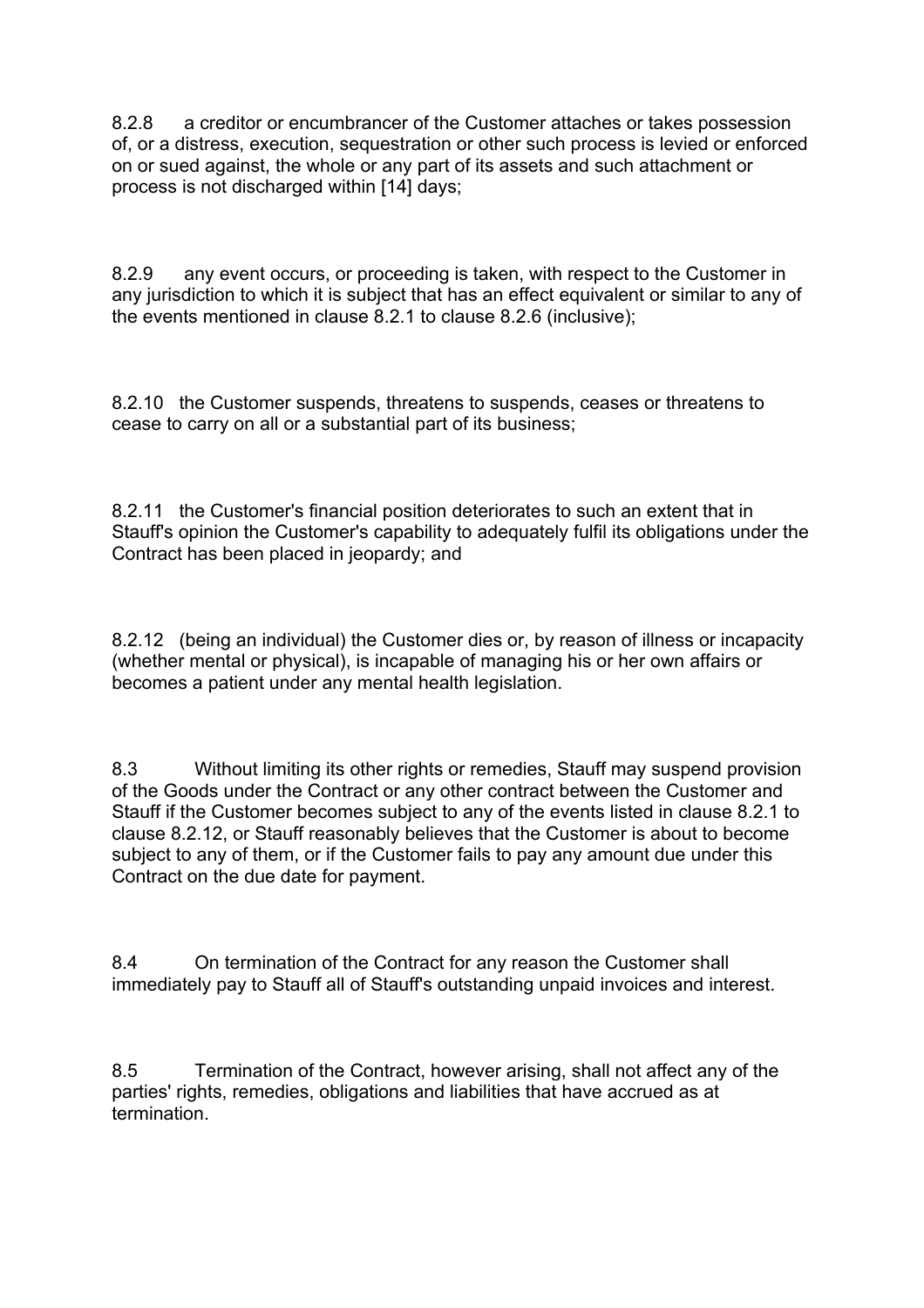8.6 Clauses which expressly or by implication survive termination of the Contract shall continue in full force and effect.

# 9 LIMITATION OF LIABILITY

9.1 Nothing in these Conditions shall limit or exclude Stauff's liability for:

9.1.1 death or personal injury caused by its negligence, or the negligence of its employees, agents or subcontractors (as applicable);

9.1.2 fraud or fraudulent misrepresentation;

9.1.3 breach of the terms implied by section 12 of the Sale of Goods Act 1979;

9.1.4 defective products under the Consumer Protection Act 1987; or

9.1.5 any other matter in respect of which it would be unlawful for Stauff to exclude or restrict liability.

9.2 Subject to clause 9.1:

9.2.1 Stauff shall under no circumstances whatever be liable to the Customer, whether in contract, tort (including negligence), breach of statutory duty, or otherwise, for any loss of profit, or any indirect or consequential loss arising under or in connection with the Contract; and

9.2.2 Stauff's total liability to the Customer in respect of all other losses arising under or in connection with the Contract, whether in contract, tort (including negligence), breach of statutory duty, or otherwise, shall in no circumstances exceed 100% of the price of the Goods.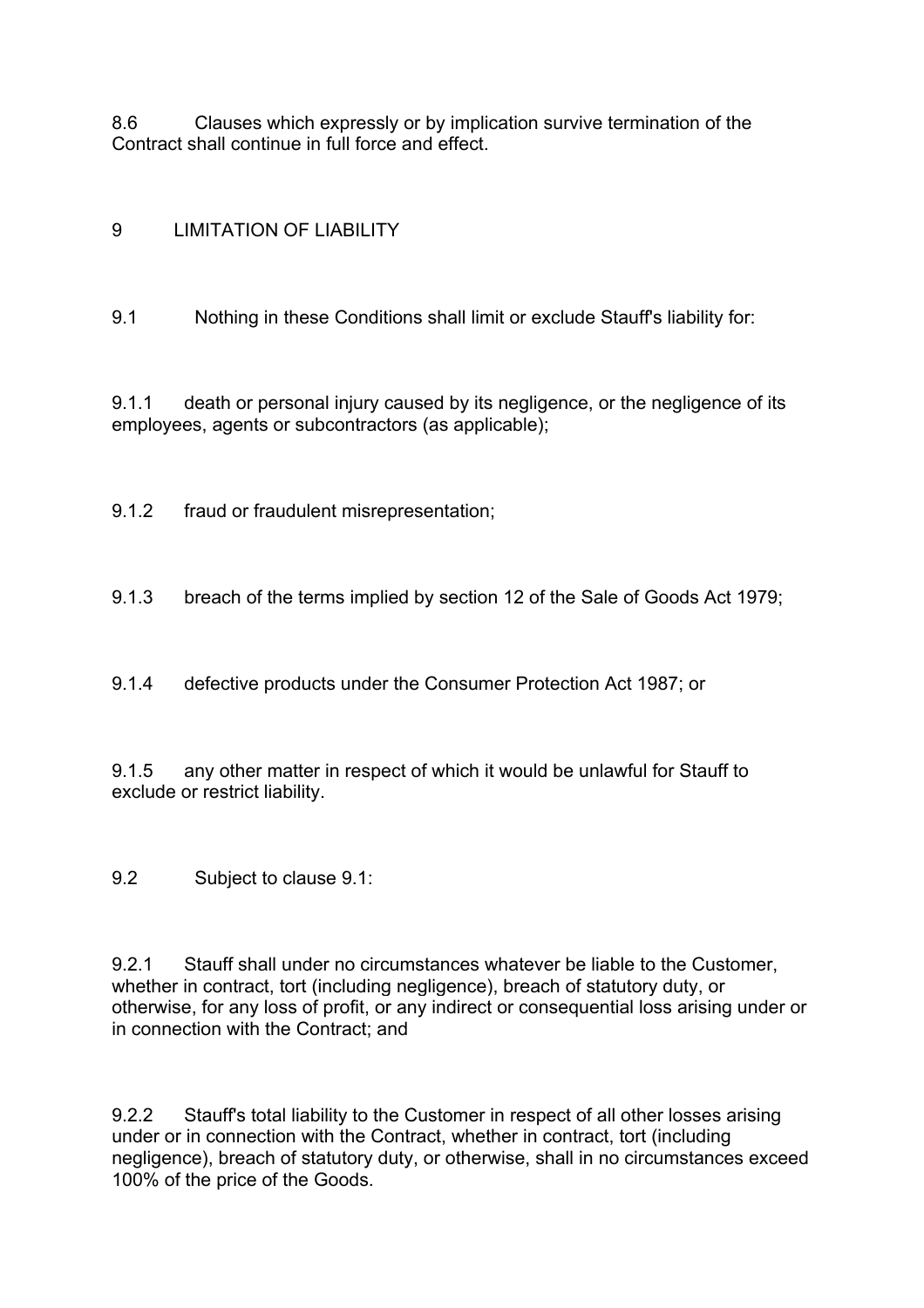## 10 FORCE MAJEURE

Neither party shall be liable for any failure or delay in performing its obligations under the Contract to the extent that such failure or delay is caused by a Force Majeure Event. A "Force Majeure Event"means any event beyond a party's reasonable control, which by its nature could not have been foreseen, or, if it could have been foreseen, was unavoidable, including strikes, lock-outs or other industrial disputes (whether involving its own workforce or a third party's), failure of energy sources or transport network, acts of God, war, terrorism, riot, civil commotion, interference by civil or military authorities, national or international calamity, armed conflict, malicious damage, breakdown of plant or machinery, nuclear, chemical or biological contamination, sonic boom, explosions, collapse of building structures, fires, floods, storms, earthquakes, loss at sea, epidemics or similar events, natural disasters or extreme adverse weather conditions, or default of suppliers or subcontractors.

### 11 GENERAL

## 11.1 Assignment and other dealings.

11.1.1 Stauff may at any time assign, transfer, mortgage, charge, subcontract or deal in any other manner with all or any of its rights or obligations under the Contract.

11.1.2 The Customer may not assign, transfer, mortgage, charge, subcontract, declare a trust over or deal in any other manner with any or all of its rights or obligations under the Contract without the prior written consent of Stauff.

### 11.2 Notices

11.2.1 Any notice or other communication given to a party under or in connection with the Contract shall be in writing, addressed to that party at its registered office (if it is a company) or its principal place of business (in any other case) or such other address as that party may have specified to the other party in writing in accordance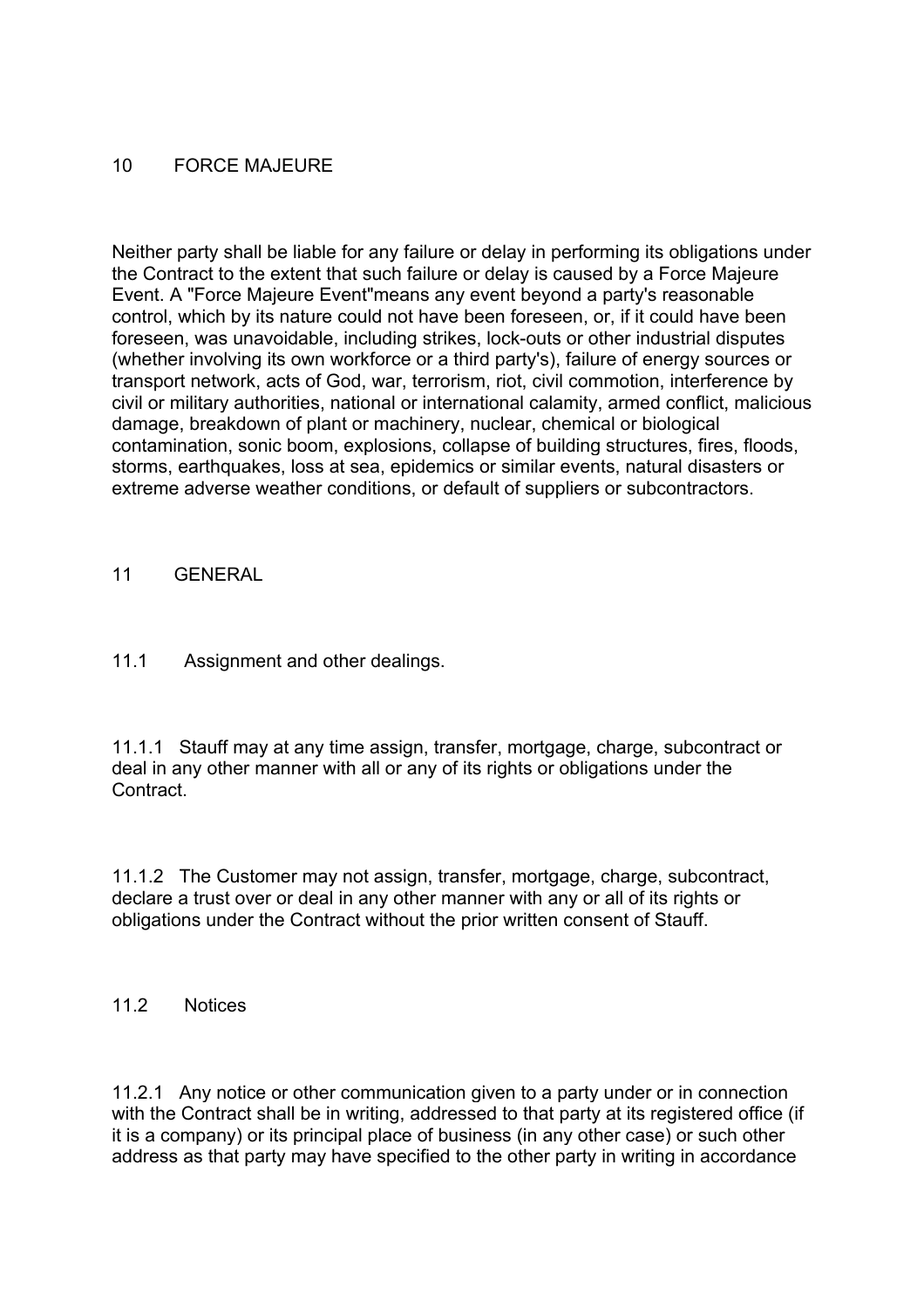with this clause, and shall be delivered personally, sent by pre-paid first class post or other next working day delivery service, commercial courier, fax.

11.2.2 A notice or other communication shall be deemed to have been received: if delivered personally, when left at the address referred to in clause 11.2.1; if sent by pre-paid first class post or other next working day delivery service, at [9.00 am] on the [second] Business Day after posting; if delivered by commercial courier, on the date and at the time that the courier's delivery receipt is signed; or, if sent by fax or e-mail, one Business Day after transmission.

11.2.3 The provisions of this clause shall not apply to the service of any proceedings or other documents in any legal action.

### 11.3 Severance

11.3.1 If any provision or part-provision of the Contract is or becomes invalid, illegal or unenforceable, it shall be deemed modified to the minimum extent necessary to make it valid, legal and enforceable. If such modification is not possible, the relevant provision or part-provision shall be deemed deleted. Any modification to or deletion of a provision or part-provision under this clause shall not affect the validity and enforceability of the rest of the Contract.

11.3.2 If one party gives notice to the other of the possibility that any provision or part-provision of this Contract is invalid, illegal or unenforceable, the parties shall negotiate in good faith to amend such provision so that, as amended, it is legal, valid and enforceable, and, to the greatest extent possible, achieves the intended commercial result of the original provision.

11.4 A waiver of any right or remedy under the Contract or law is only effective if given in writing and shall not be deemed a waiver of any subsequent breach or default. No failure or delay by a party to exercise any right or remedy provided under the Contract or by law shall constitute a waiver of that or any other right or remedy, nor shall it prevent or restrict the further exercise of that or any other right or remedy. No single or partial exercise of such right or remedy shall prevent or restrict the further exercise of that or any other right or remedy.